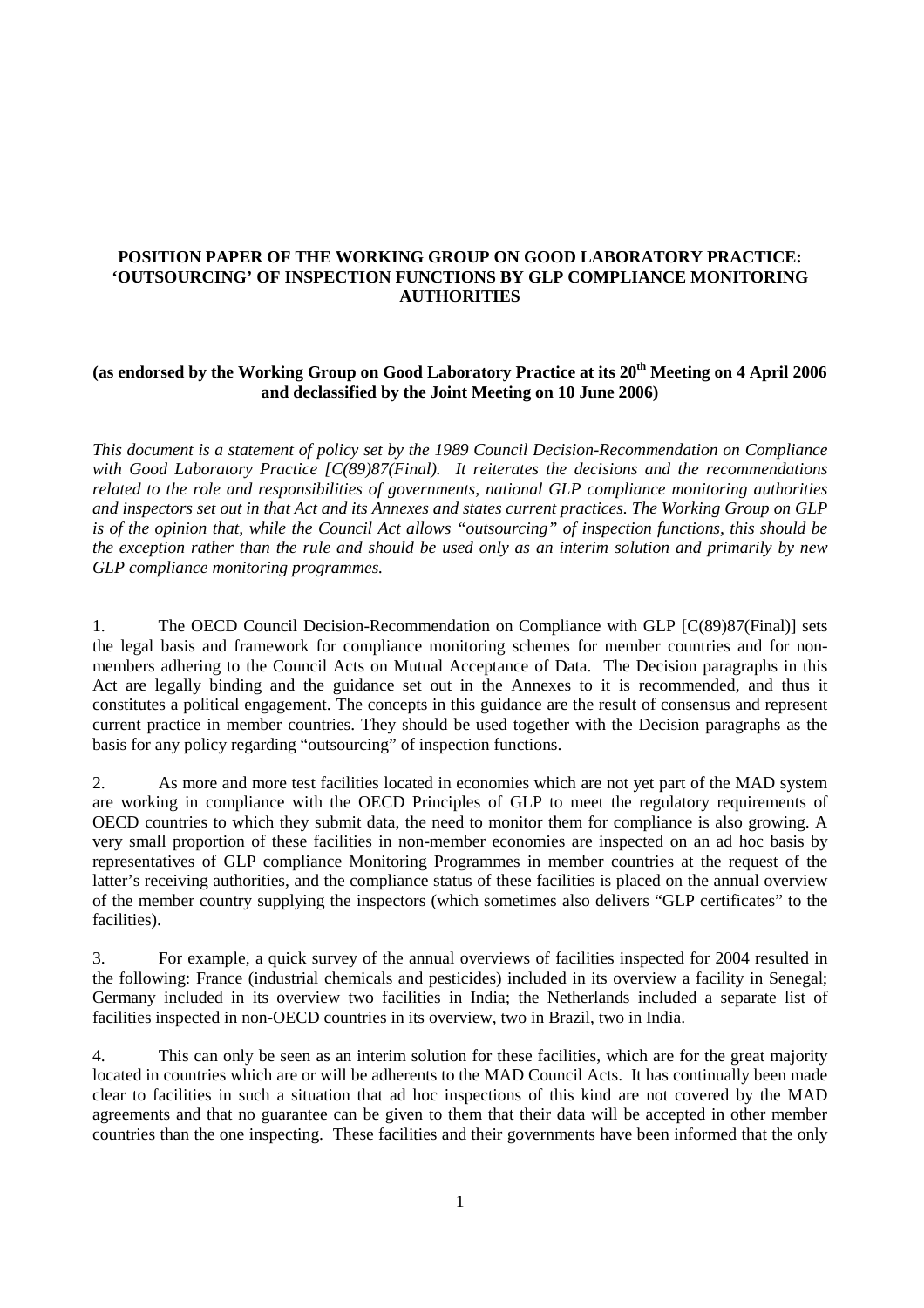way to guarantee the acceptance of pre-clinical safety data in member countries is via adherence to the MAD Council Acts.

5. There are both OECD countries and non-member economies in which the number of facilities doing regulatory testing according to GLP (usually exclusively to meet the requirements for foreign, OECD markets, rather than domestic ones) is quite small. It might be inefficient for the governments of small economies (in the sense of the size of their safety testing industry for regulatory purposes) to carry out all of the procedures related to inspection and study audits themselves. The cost of setting up and maintaining a working inspectorate and the difficulties of doing so when it has little work to do may in some cases outweigh the benefits of having a domestic inspectorate. Countries need to consider the most effective and efficient way of ensuring access to market of their chemicals industry. There are ways for such governments to implement the MAD Council Decisions, primarily the 1989 Act, in such a way as to ensure that all of the requirements are met by outsourcing some of the tasks while retaining the overall responsibility for the consequences of the implementation of the Acts.

#### **Requirements of the 1989 Council Decision-Recommendation**

6. The Decision paragraphs in the 1989 Council Act on Compliance with GLP require countries to establish national procedures to monitor compliance with the Principles of GLP; to designate an authority(ies) to discharge the functions required by the procedures for monitoring compliance (which are set out in the Annexes to the Council Act); to require management of test facilities (under their jurisdiction) to issue a declaration that a study was carried out under GLP (and pursuant to any other provisions established by national legislation or administrative procedures dealing with GLP).

7. Furthermore, they state that countries need to recognize assurance by another country that test data have been generated in compliance with the Principles of GLP only when all of above requirements have been met and an authority(ies) has been designated for international liaison and the other functions set out in the Annexes.

8. The Annexes to the 1989 Act (procedures for compliance monitoring, for carrying out inspections and study audits and for information exchange) are not part of the Decision, but rather follow from the Recommendation paragraph in the Council Act. Nevertheless, since there is a Decision paragraph in which the functions required by these procedures are to be discharged by the designated monitoring authority, they are in fact vested with a more mandatory meaning. A close look at Annex I (the revised Guides for Compliance Monitoring Procedures) shows that the components of the procedures must be carried out by a properly constituted, legally identifiable body within a defined administrative framework established by countries. This means that, under MAD, such a body must be established by and in the member country or non-member economy where the test facility is located.

9. The functions of this "body" are clearly defined in Annex I, and they cover administrative and legal functions. The Annex also specifies that the body established by and in the country (called the National GLP Compliance Monitoring Authority in the Annex) does not need to carry out the daily work of inspection itself, but it must rather ensure that qualified and properly trained personnel are available. It specifies that inspectors can be either permanent staff of the National GLP Compliance Monitoring Authority, or the permanent staff of a separate body or employed on contract or in another way by the National GLP Compliance Monitoring Authority to perform inspections and study audits. Responsibility for the decision on the GLP compliance status of facilities and the quality of studies audited and for taking any action based thereon, however, always lies with the National GLP Compliance Monitoring Authority.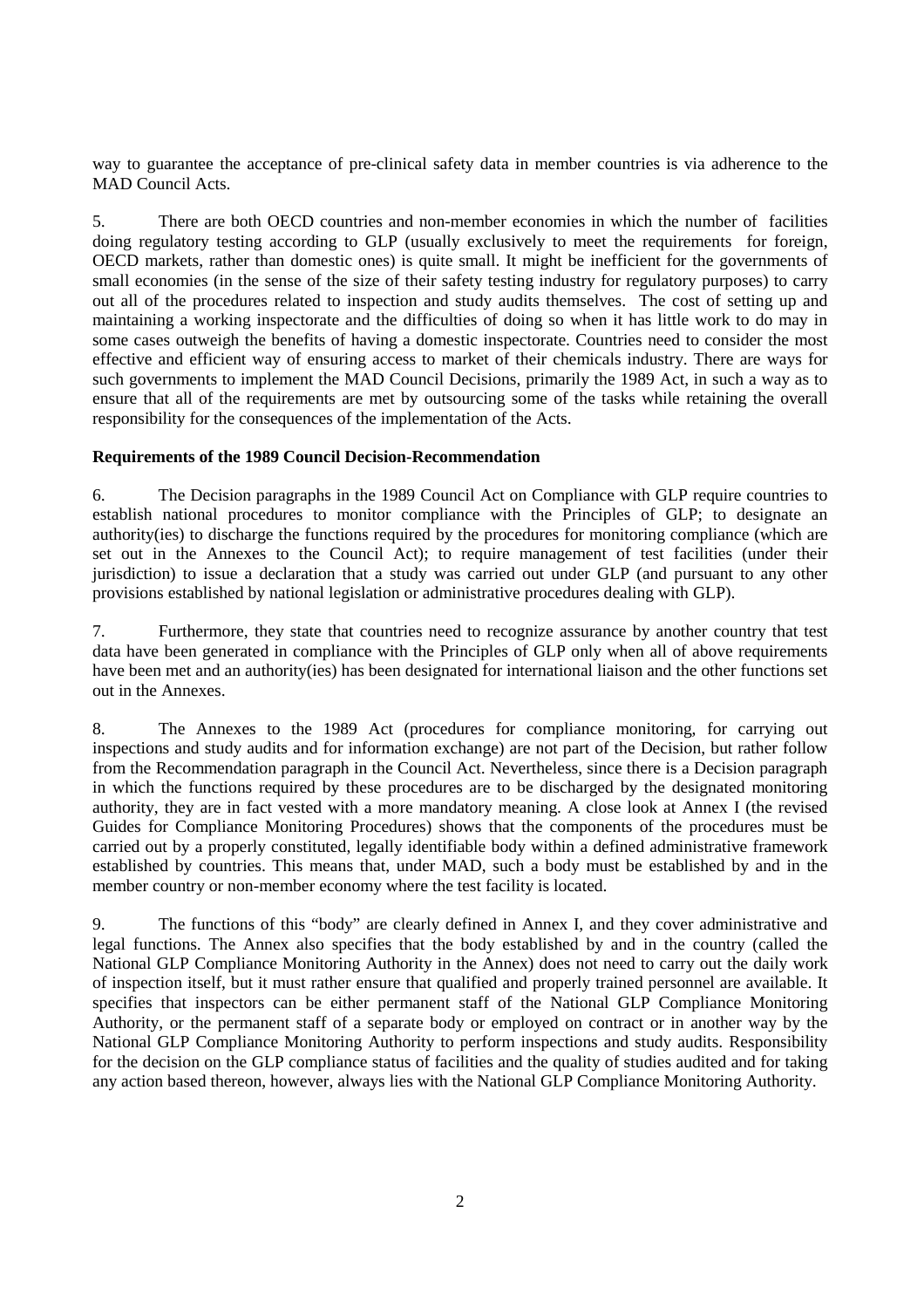## **Responsibilities and functions**

#### *Monitoring Programme/Authority*

10. If the discussion is limited to the principle of outsourcing inspection functions to inspectors from another country, it is clear that this is compatible with the 1989 Council Decision. It is also clear that the outsourcing country has the ultimate responsibility for the outcome of GLP compliance monitoring of facilities within its territory. There must be a government-mandated GLP Compliance Monitoring Programme (scheme) implemented by a Monitoring Authority(ies) in the country which maintains "political" oversight . This responsible legally-constituted entity must exist at least in a minimum form in the outsourcing country. It is responsible for nominating inspectors, for making the compliance decision regarding the GLP status of facilities in its territory and for taking any actions based on the results of inspections or audits (i.e. it deals with appeals, issues compliance certificates as appropriate, takes court action, as appropriate, etc.).

11. In order to comply with the requirements of the 1989 Council Decision, the Monitoring Programme/Authority in the outsourcing country must also act as the point of international liaison. The Head of this Programme<sup>1</sup> is a Member (or Observer in the case of provisional adherents to the MAD Decisions) of the OECD Working Group on GLP, who prepares and circulates annual overviews of facilities inspected, ad hoc reports of major deviations, etc. (He/she may be represented at the meetings of the Working Group by a senior inspector from another OECD country in charge of actual inspections in the outsourcing country, but must remain the official liaison point and therefore official Member/Observer of the Working Group.)

## *Inspection functions*

12. As shown in paragraph 9, the 1989 Council Act does allow for nomination of inspectors who are staff of "another body" or via contract or other arrangements; nothing prevents involving inspectors from outside or from another member country as long as the outsourcing body is responsible for their having the appropriate qualifications. This option has been used by Monitoring Programmes in OECD. It must be clear that inspectors on loan or contract from another country are not doing these inspections for their own Programme/Authority and that the latter cannot include the facilities in the outsourcing country on their annual lists of facilities inspected, nor issue compliance certificates, statements or any other document to the facility. This is the responsibility of the Programme/Authority in the country where the facility is located.

13. For OECD and adhering countries which already take part in the Working Group, it is important only that these arrangements be clearly documented, the responsible national Monitoring Programmes having already been established and National Authorities named. Such arrangements are subject to review in the context of on-site evaluations which examine the legal basis and functioning of the Monitoring Programme as well issues like nomination of inspectors.

#### **Implications for new Monitoring Programmes**

14. The situation is no different for new Monitoring Programmes which take part in the MAD system, whether these be in member countries establishing a new monitoring programme (or extending the

 $\mathbf{1}$ 

The terms of reference of the Working Group on GLP state that it comprises "persons nominated by governments who are responsible for GLP compliance monitoring" in the member or non-member country.